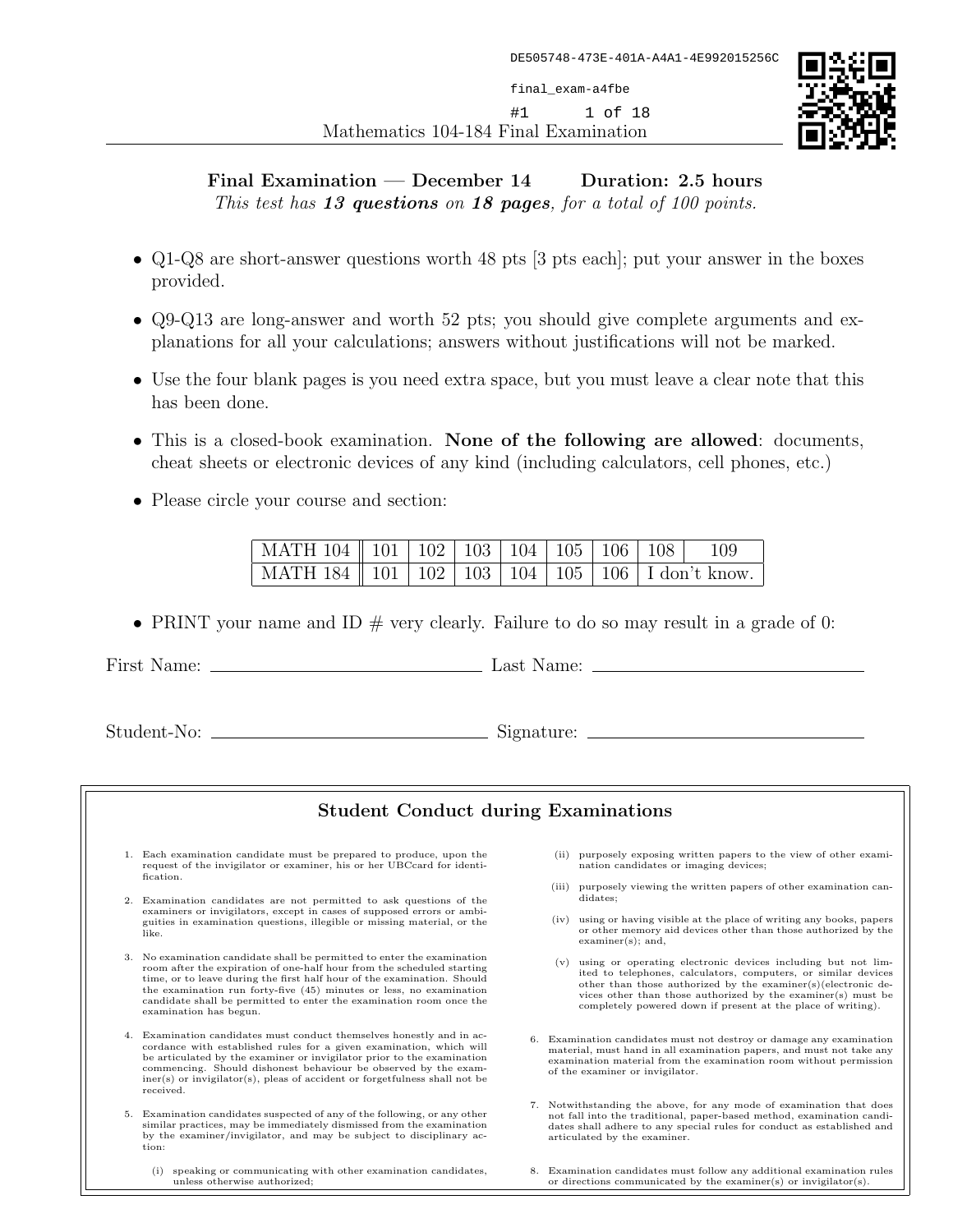

Short-Answer Questions. Put your answer in the box provided. Full marks will be given for a correct answer placed in the box, while part marks may be given for work shown. Unless otherwise stated, calculator ready answers are acceptable.

$$
\boxed{3 \text{ marks}} \quad 1. \quad \text{(a) Evaluate } \lim_{x \to -7} \frac{2x^2 + 11x - 21}{x^2 + 8x + 7}.
$$

- 
- 3 marks (b) How long would it take an investment of \$100,000 with an interest rate of 6% compounded continuously to gain \$8000?

| Answer: |  |  |  |
|---------|--|--|--|
|         |  |  |  |
|         |  |  |  |
|         |  |  |  |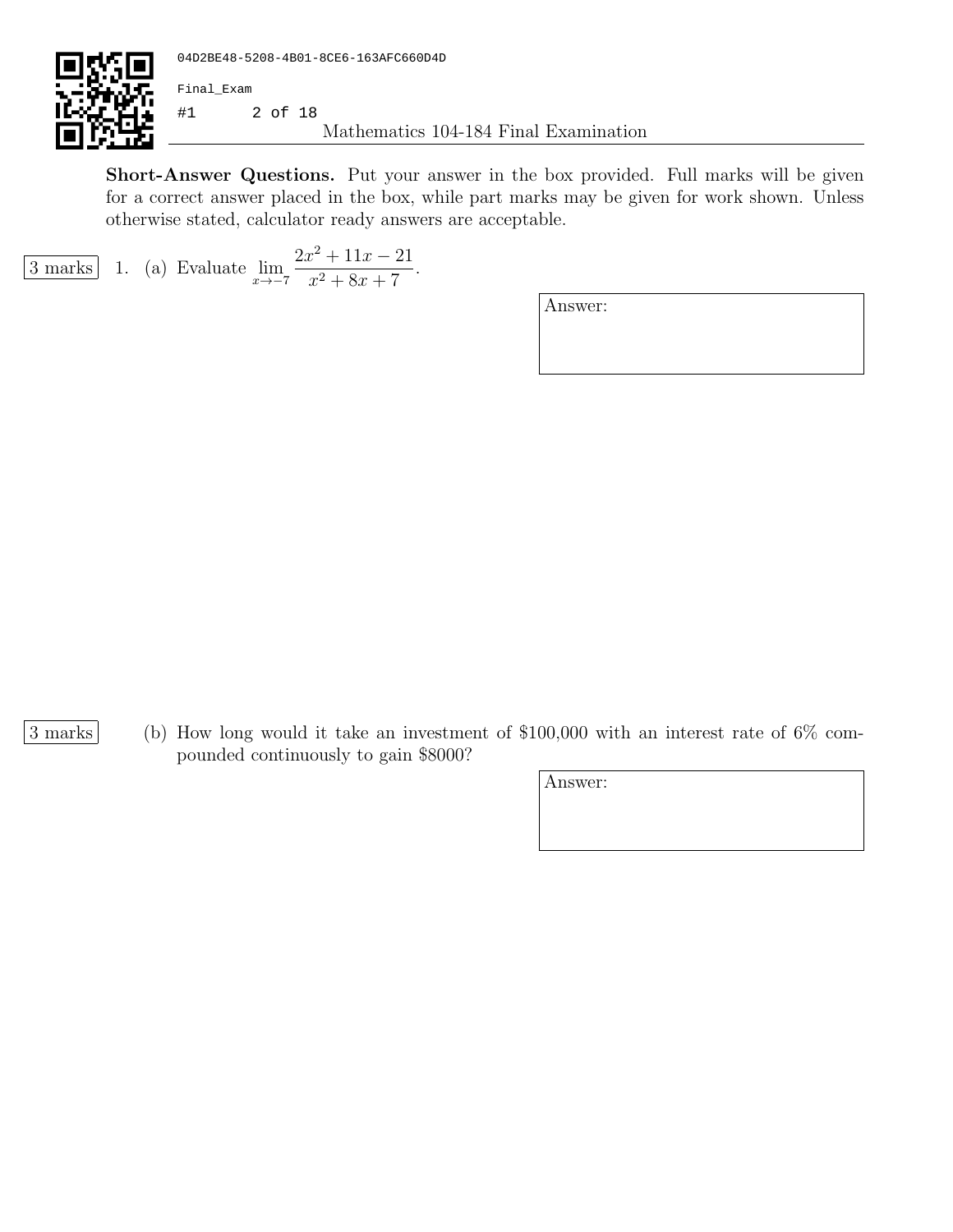Mathematics 104-184 Final Examination Final\_Exam #1 3 of 18



3 marks 2. (a) A ball is thrown upward from a roof of a 50 foot building with initial velocity of 96 ft/sec. The height after t seconds is given by  $h(t) = 50 + 96t - 16t^2$ . Determine the maximum height that the ball reaches. Simplify your answer.

Answer:

3 marks (b) The graph of the position of a particle is shown below, where t is measured in second and the dots are local extrema or points of inflection. Determine when the particle is speeding up. Hint: a particle is "speeding up" when its velocity and acceleration have the same sign.



| Answer: |  |  |
|---------|--|--|
|         |  |  |
|         |  |  |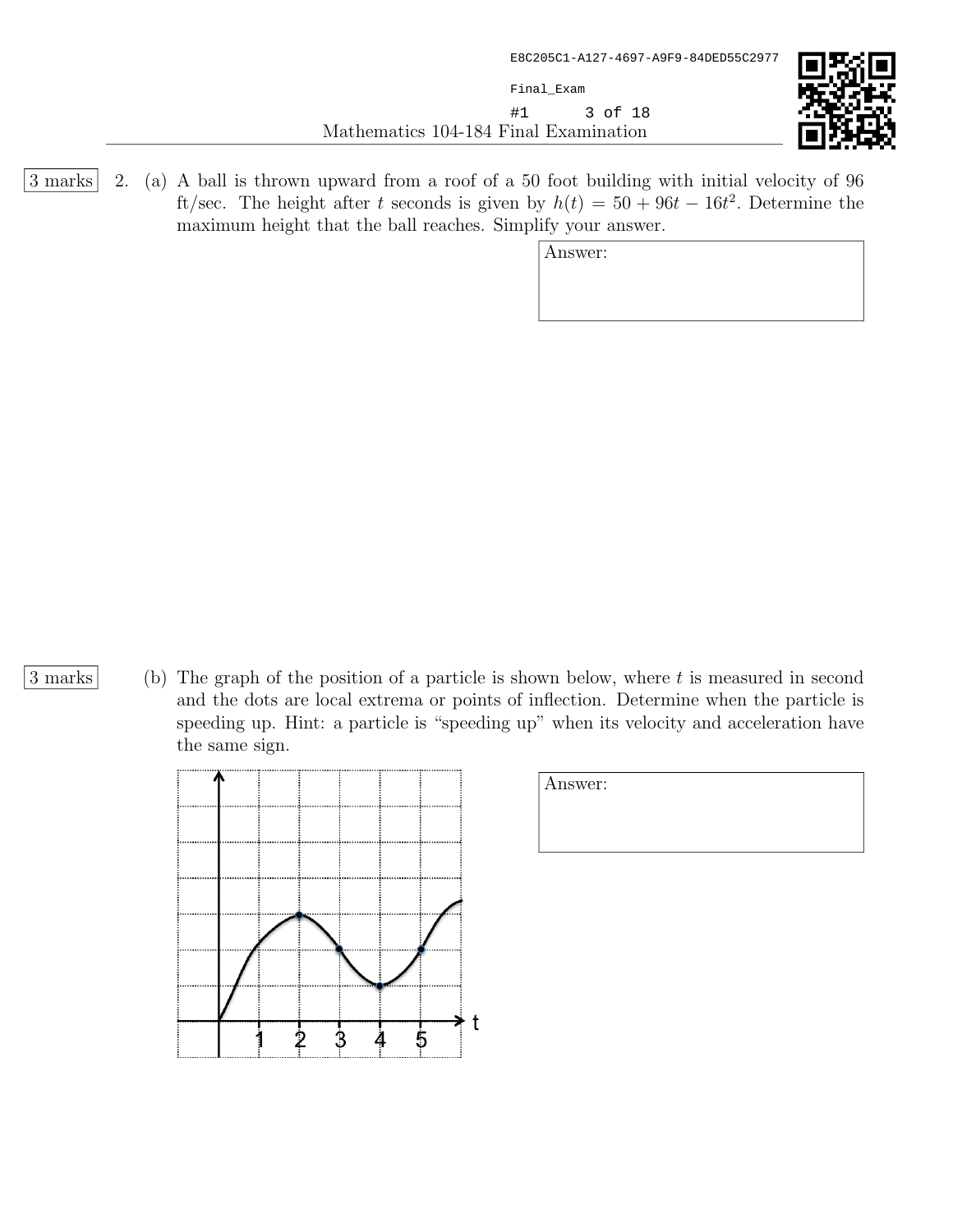

```
\overline{3 \text{ marks}} 3. (a) Find the derivative of y = e^{\sin(x^2)}.
```
Answer:

3 marks (b) Compute the Taylor polynomial of degree 3 of  $f(x) = x \ln x$  at  $a = 1$ .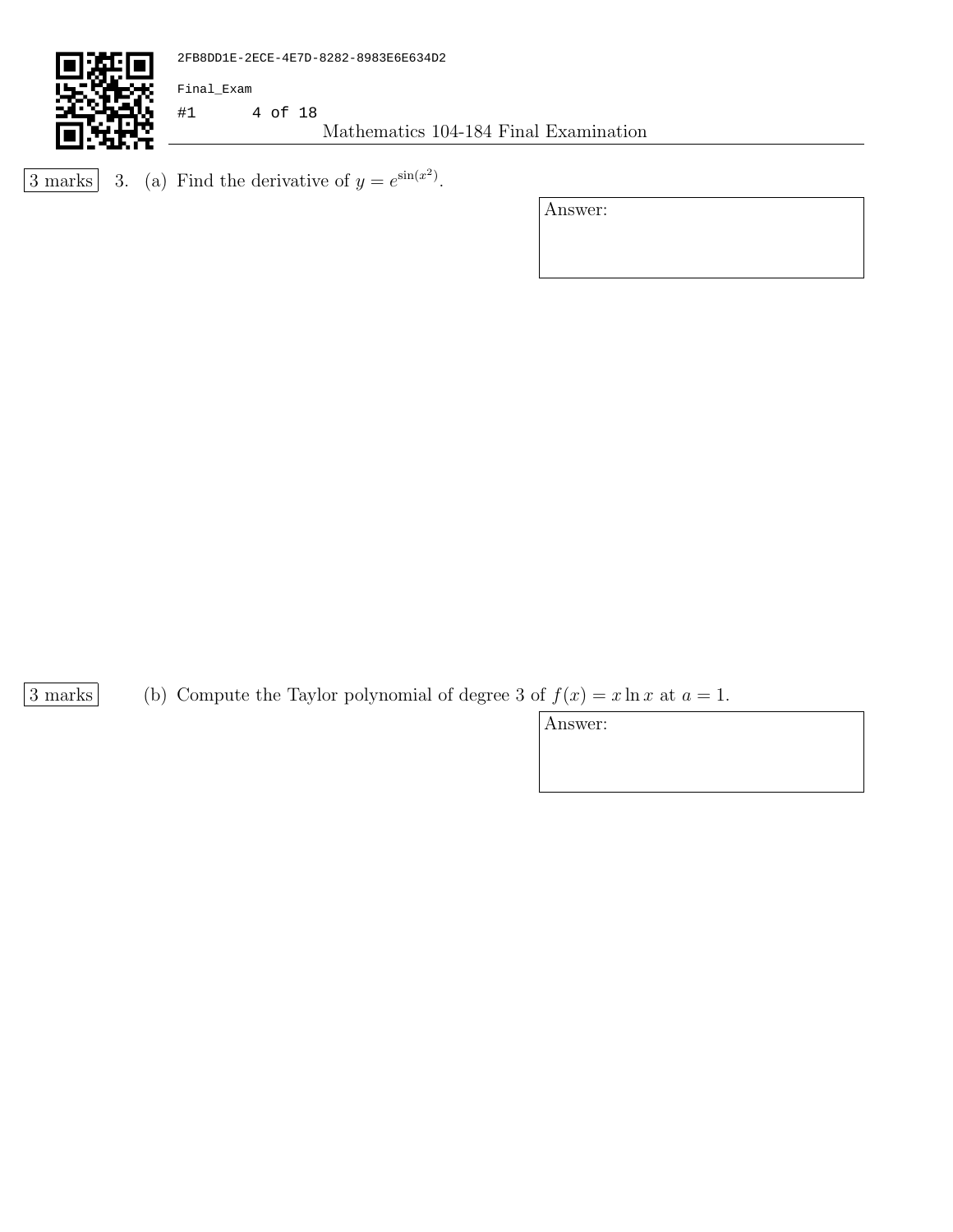Final\_Exam

Mathematics 104-184 Final Examination #1 5 of 18



 $\overline{3 \text{ marks}}$  4. (a) Use linear apporimation to estimate  $\sqrt{69}$ .

Answer:

3 marks (b) Decide whether the estimate from 5(a) is an over or under estimate and then use the formula,  $\frac{M}{2}|x-a|^2$ , to determine the worst case error.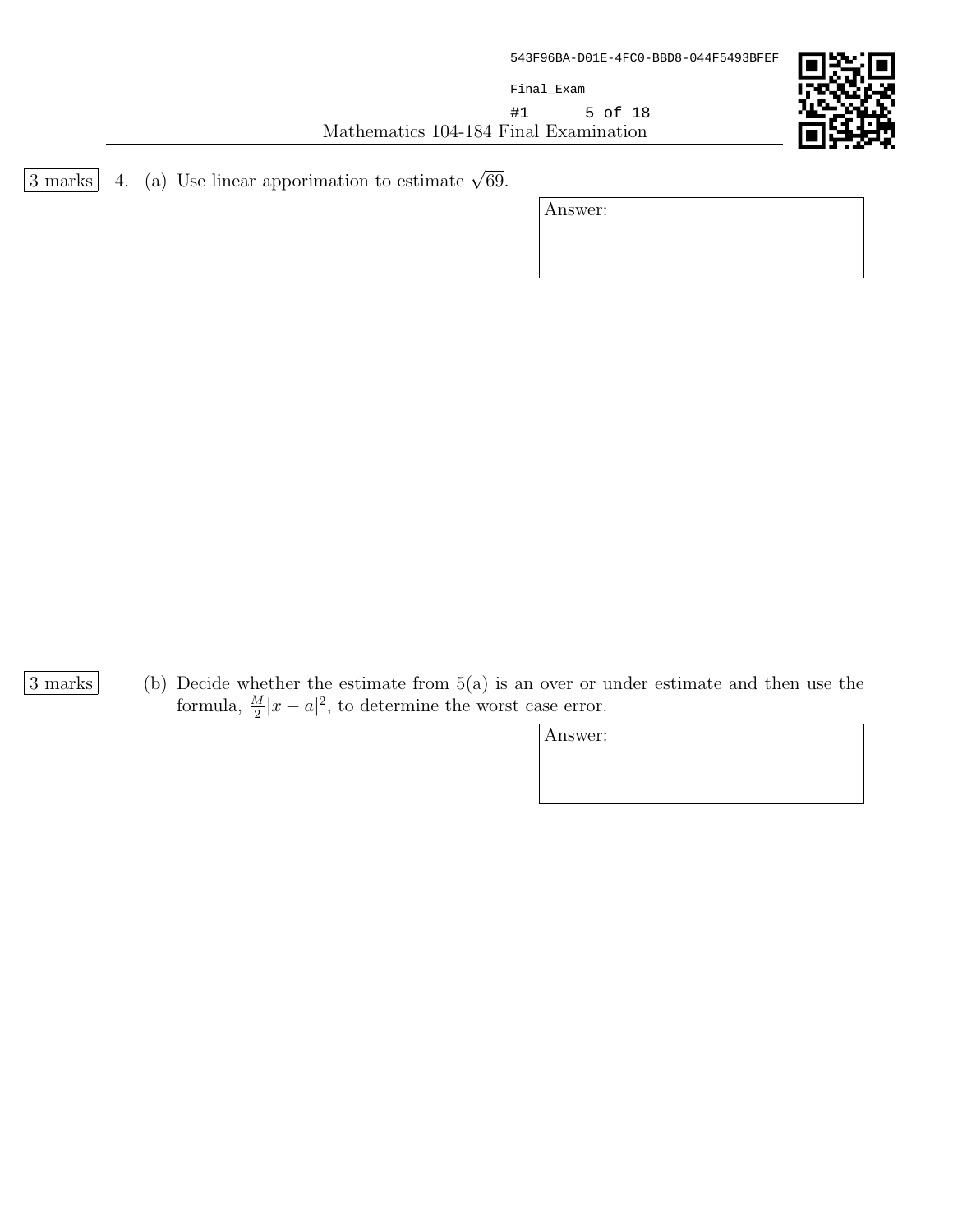

3 marks 5. (a) Find the absolute minimum  $y = x\sqrt[3]{x-3} = x(x-3)^{1/3}$  on the interval [0,4]

Answer:

3 marks (b) Let  $f(x) = x + e^x$ . Find the equation of the tangent line of  $y = f^{-1}(x)$  at  $x = 1$ . Recall that  $f^{-1}(x)$  is the inverse function of  $f(x)$  and its derivative can be calculated using formula  $\frac{df^{-1}}{1}$  $dx$ = 1  $\frac{1}{f'(f^{-1}(x))}$ .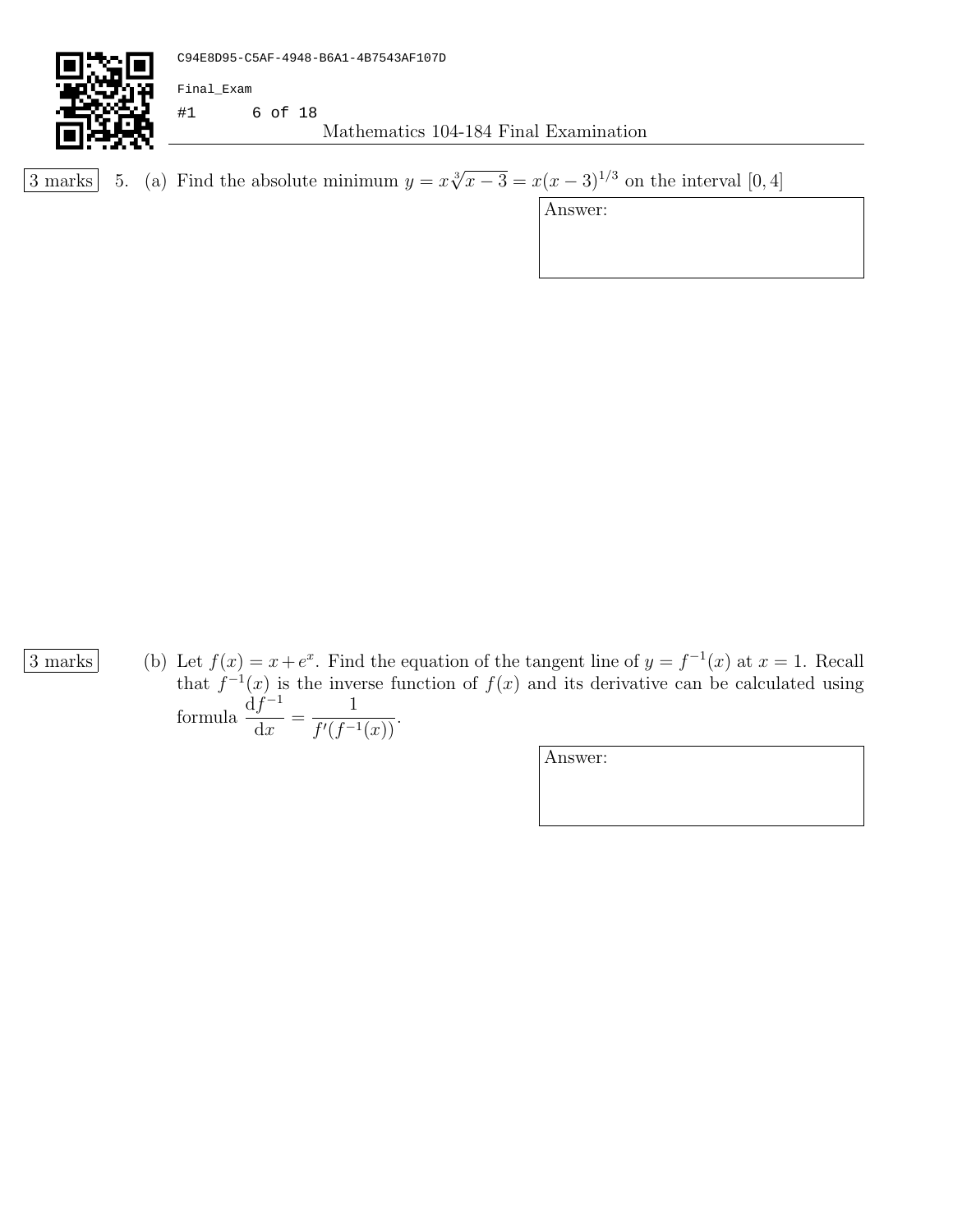Mathematics 104-184 Final Examination Final\_Exam #1 7 of 18



3 marks 6. (a) Suppose that a company's Cost function is an increasing and differentiable function. Use calculus to show that average cost will be minimized at the level of production when the average cost is equal to the marginal cost.

3 marks (b) A company's demand curve is given by  $p+10q = 168$ . Determine the selling price which would produce the most revenue.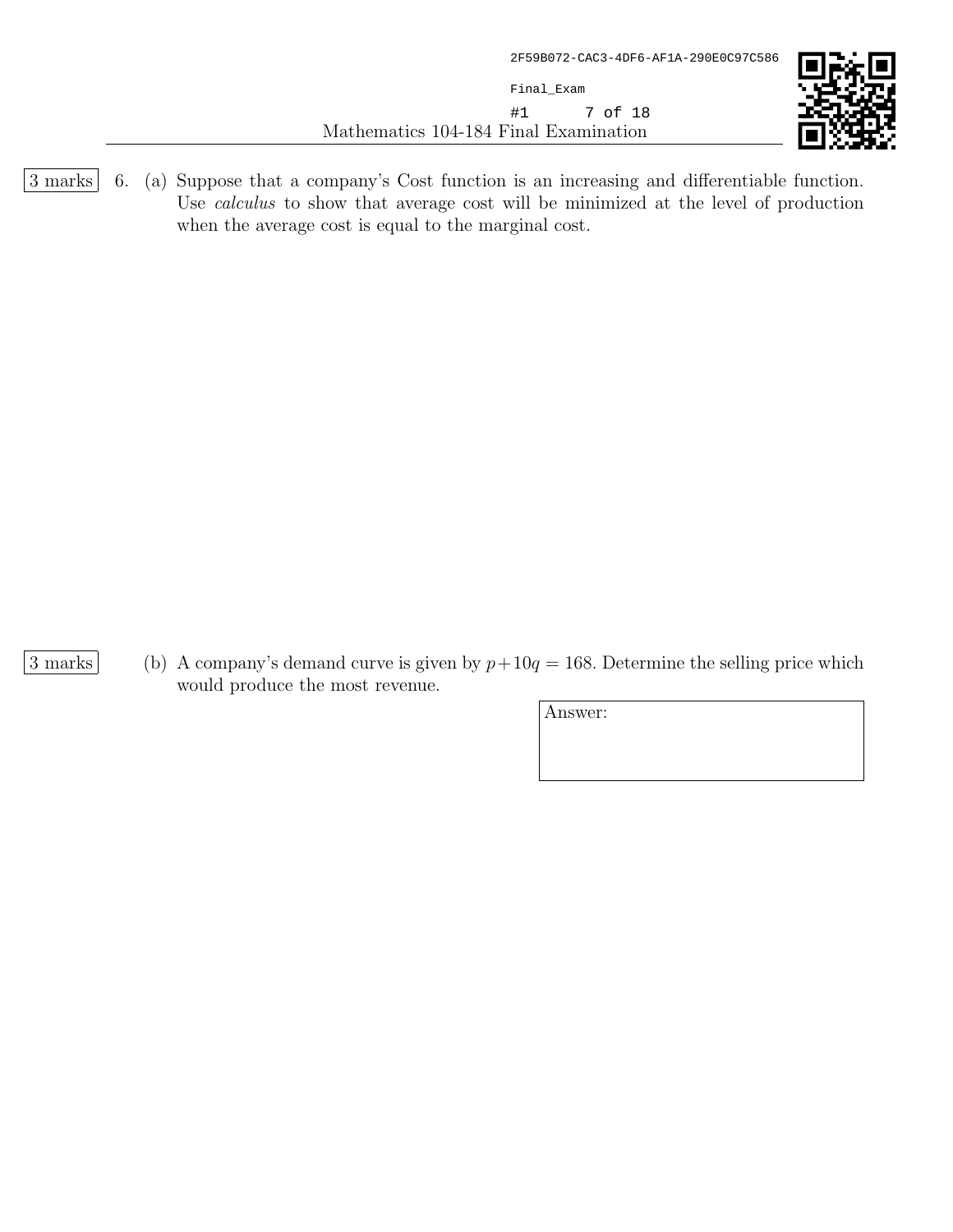

3 marks 7. (a) Consider the equation  $(x^2 + y^2 - 1)^3 = x^2y^3$  with the following graph:



Find the slope of the tangent line at the point (1, 1).

| Answer: |  |  |
|---------|--|--|
|         |  |  |
|         |  |  |
|         |  |  |

3 marks (b) Interpret the following limit as the slope of a tangent line to some curve  $y = f(x)$  at a point  $x = a$ . Determine what  $f(x)$  and a are and then use differentiation rules to evaluate the limit:

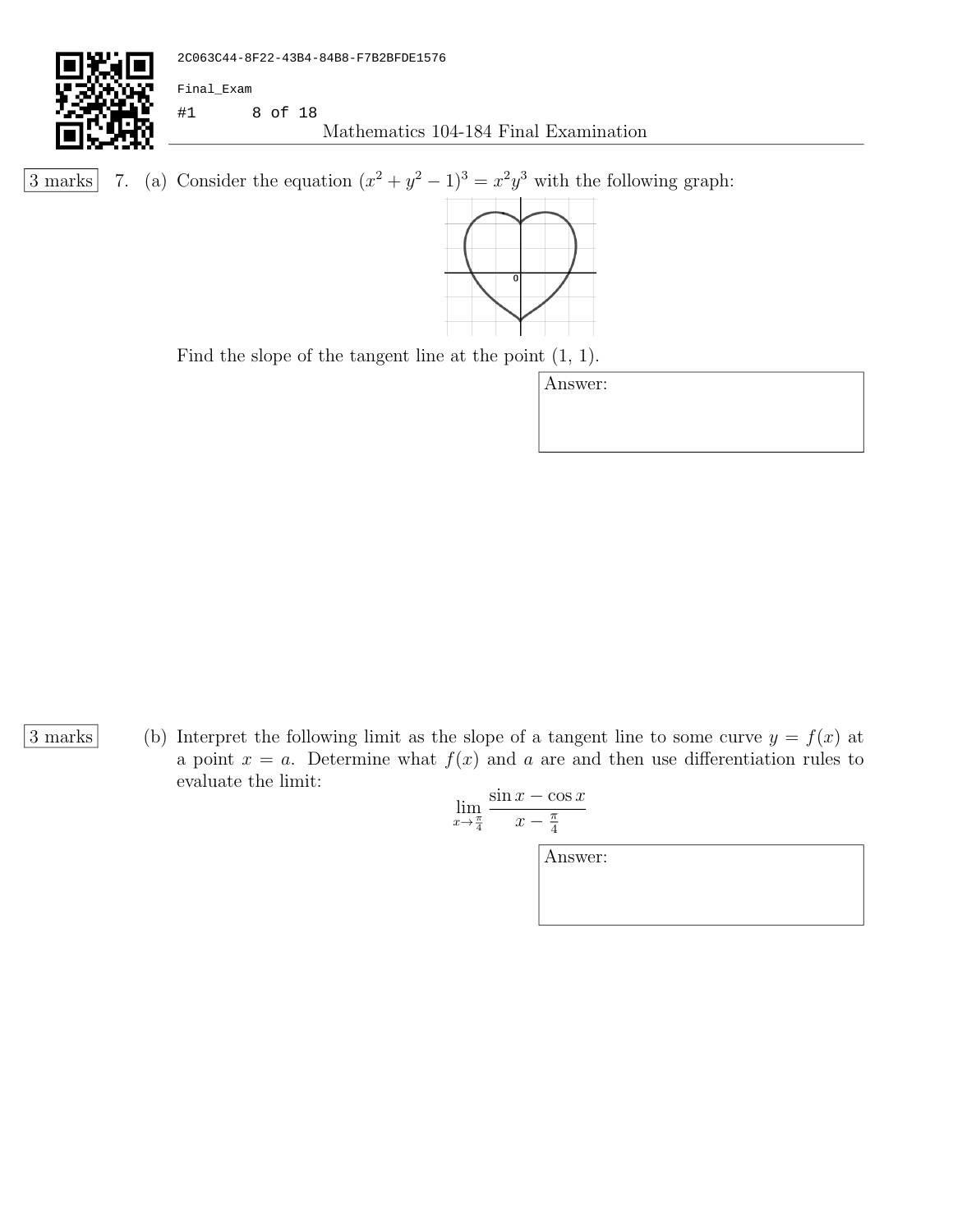

3 marks | 8. (a) The graph on the left is the derivative of  $y = f'(x)$ . Given that  $f(0) = 0$ , sketch the graph of  $f(x)$  on the right grid. Clearly lable any local extrema and inflection points.



3 marks (b) Consider the following function:

$$
f(x) = \begin{cases} 4 - x^2, & x < 1 \\ \ln x, & 1 < x < 3 \\ e^x, & x > 3. \end{cases}
$$

Evalulate the limit

 $\lim_{x\to 1^-} f(f(x)).$ 

| Answer: |  |  |
|---------|--|--|
|         |  |  |
|         |  |  |
|         |  |  |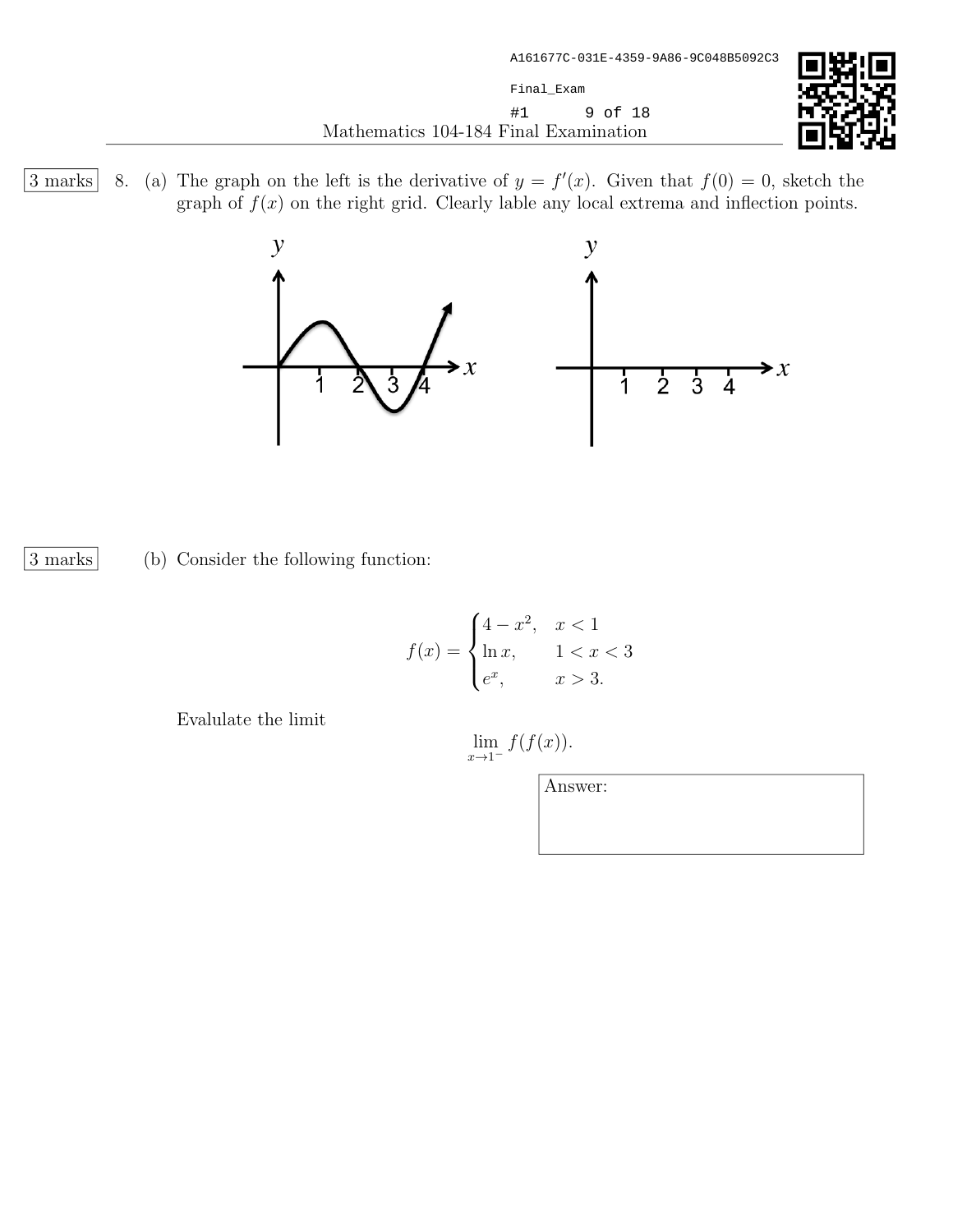

Full-solution problems - 10 pts each, excpet  $#11$  which is worth 12pt: Justify your answers and show all your work for problems 9 and 13. Place a box around your final answer. Unless otherwise indicated, simplification of answers is required in these questions to earn full credit.

9. Consider the following function:

$$
f(x) = \begin{cases} e^x, & x \le 0 \\ ax + b, & 0 < x \le 1 \\ 1 + \sqrt{x} & x > 1. \end{cases}
$$

4 marks (a) Determine values for a and b for which  $f(x)$  is continuous.

| Answer: |  |  |  |
|---------|--|--|--|
|         |  |  |  |
|         |  |  |  |

6 marks (b) Determine whether or not  $f(x)$  can be differentiable at  $x = 0$  or  $x = 1$ .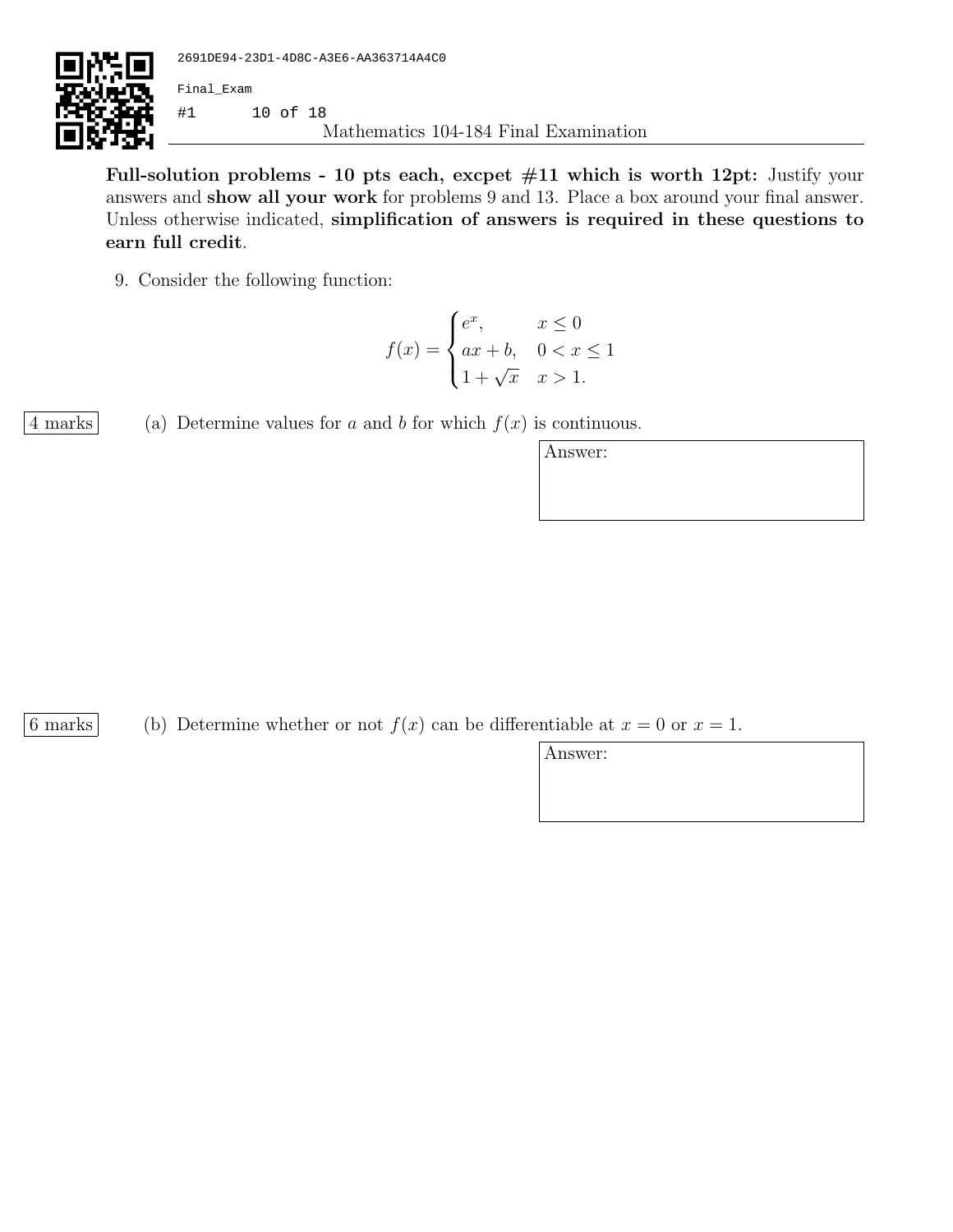

10 marks 10. A company's demand and cost curves are given by:

 $\overline{p}$  + √  $\overline{q} = 150$  and  $C(q) = 2500 + 6q$ .

Determine the selling price which would produce the most profit. To receive full credit you must justify your solution and simplify your answer.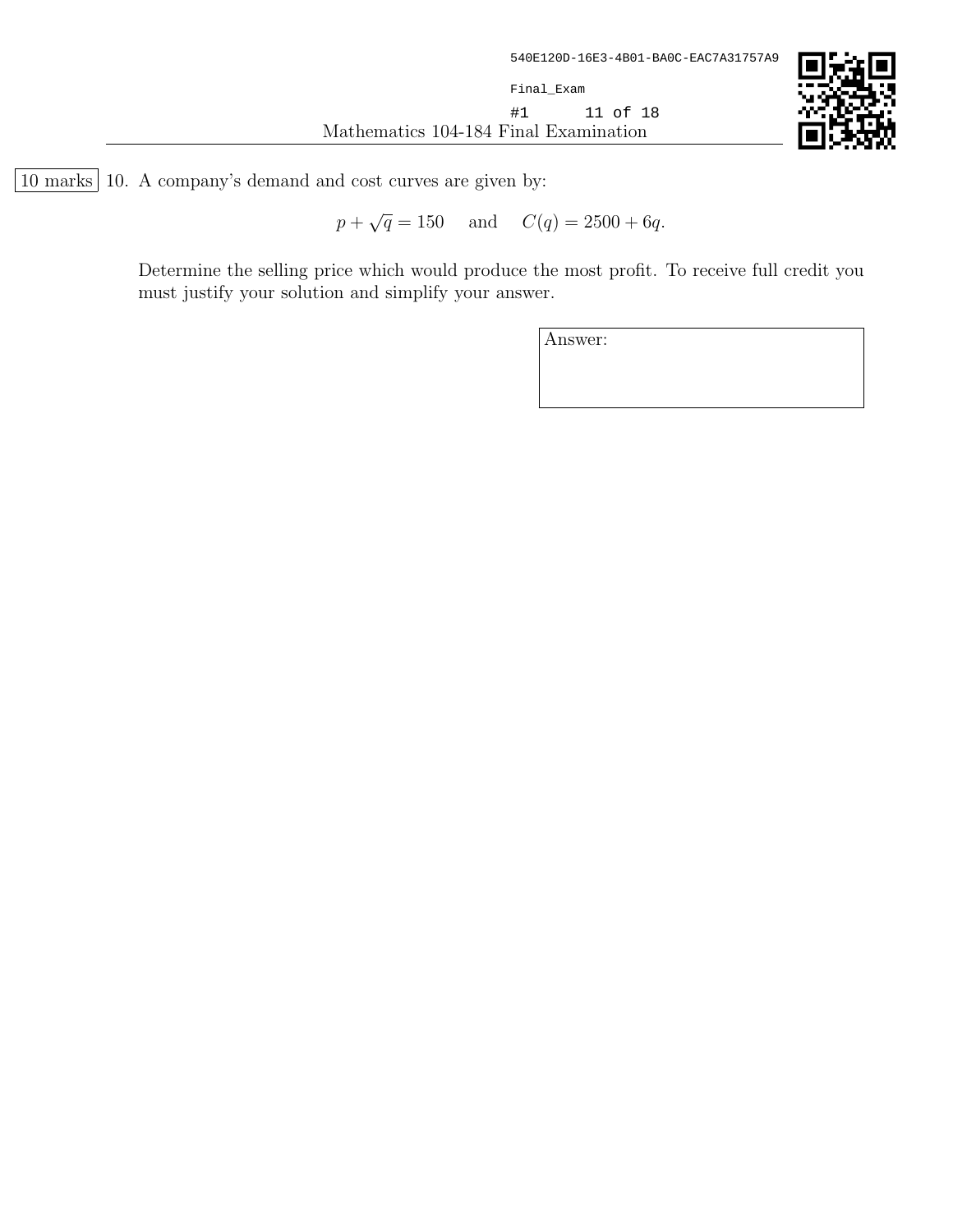

Mathematics 104-184 Final Examination #1 12 of 18

11. Consider the function  $f(x) = \frac{x^2 - 2}{(x - 2)}$  $\frac{x}{(x-2)^2}$ , and its derivatives

$$
f'(x) = \frac{4(1-x)}{(x-2)^3}, \qquad f''(x) = \frac{4(2x+1)}{(x-2)^4}.
$$

 $\boxed{3 \text{ marks}}$  (a) Find all the asymptotes of  $f(x)$ 

Final\_Exam

3 marks (b) Find the intervals on which  $f(x)$  is increasing or decreasing and classify the local extreme values.

 $\boxed{3 \text{ marks}}$  (c) Determine where  $f(x)$  is concave up or down and find the inflection points.

 $\boxed{3 \text{ marks}}$  (d) Sketch the graph of  $y = f(x)$ .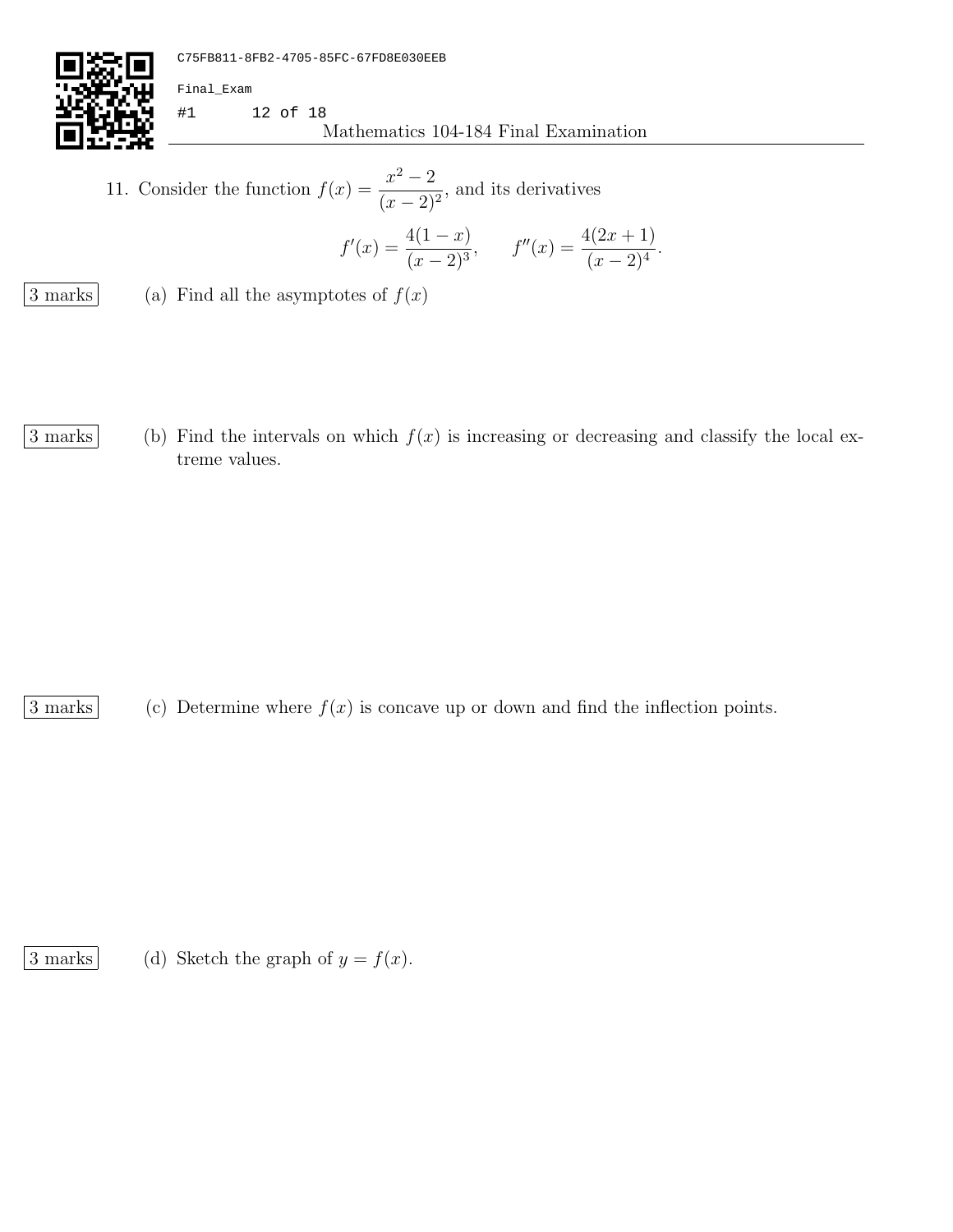Mathematics 104-184 Final Examination Final\_Exam #1 13 of 18



10 marks 12. Suppose you are given a 12" x 12" square piece of cardboard and asked to construct a box by cutting out squares of equal size from the four corners and bending up the sides. Find the dimensions of the resulting box that has the largest volume. Explain carefully how you may conclude that your answer is guaranteed to be a box of maximal volume.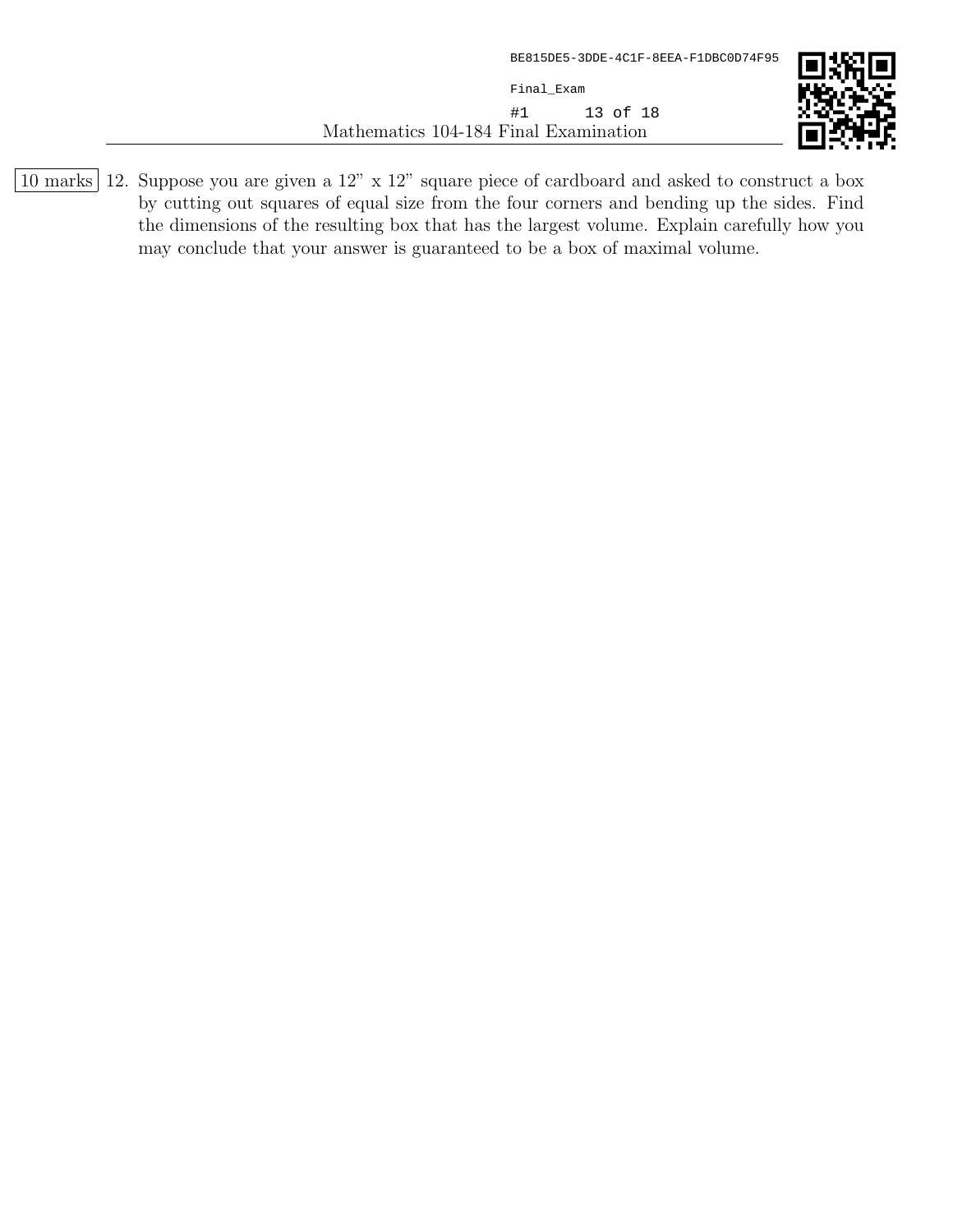

10 marks 13. A bucket is 60 cm high, has a radius of 40 cm at the top and 10 cm at the bottom. Water is being dumped into the bucket at a rate of 1 L/min. How fast is the water level rising when the water is 30 cm deep? You may use the fact that the volume of a trunctated cone with height h, radius at the bottom  $r_1$  and radius at the top  $r_2$ , is given by  $V = \frac{1}{3}$  $\frac{1}{3}\pi h(r_2^2+r_1r_2+r_1^2).$ 

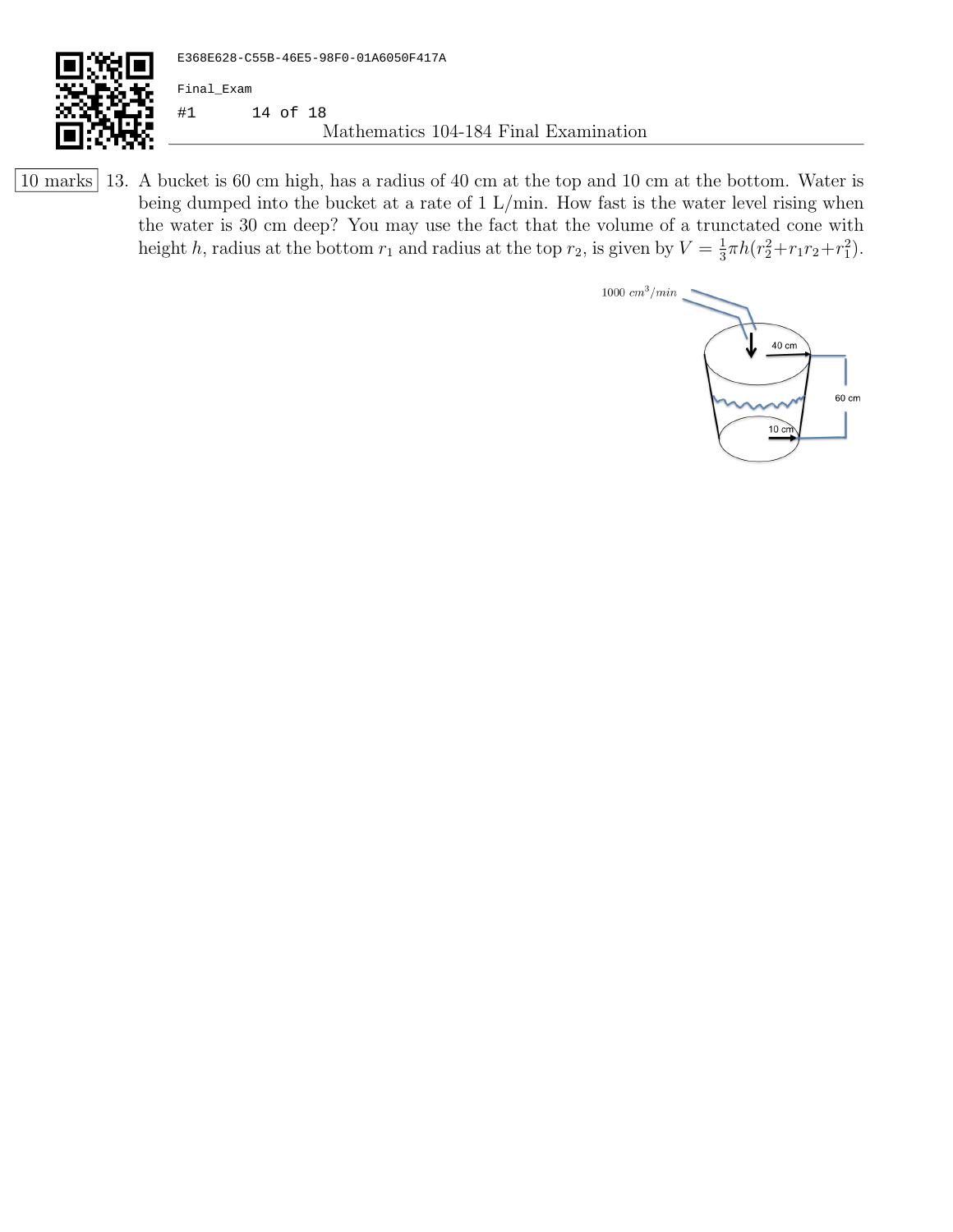Mathematics 104-184 Final Examination Final\_Exam #1 15 of 18

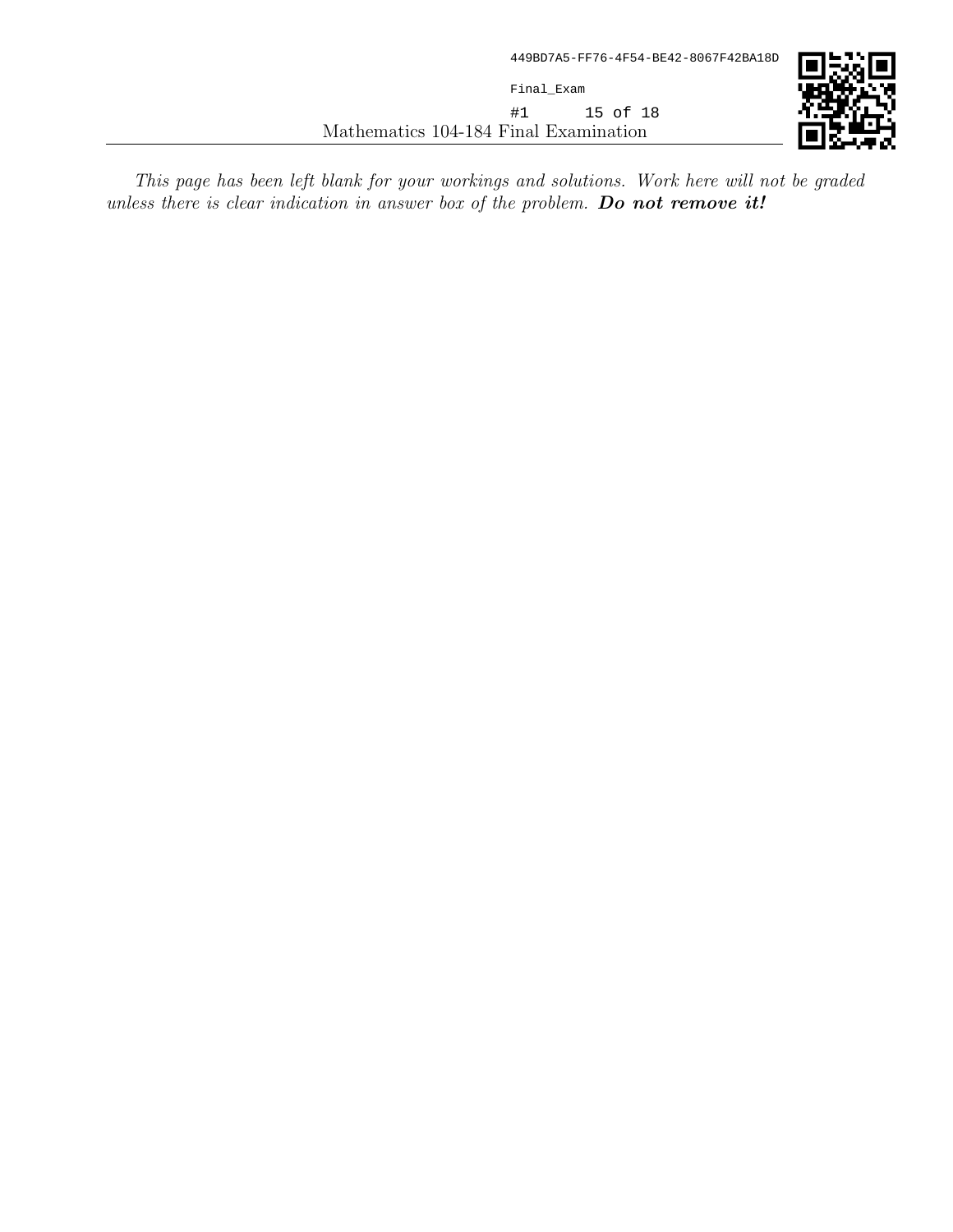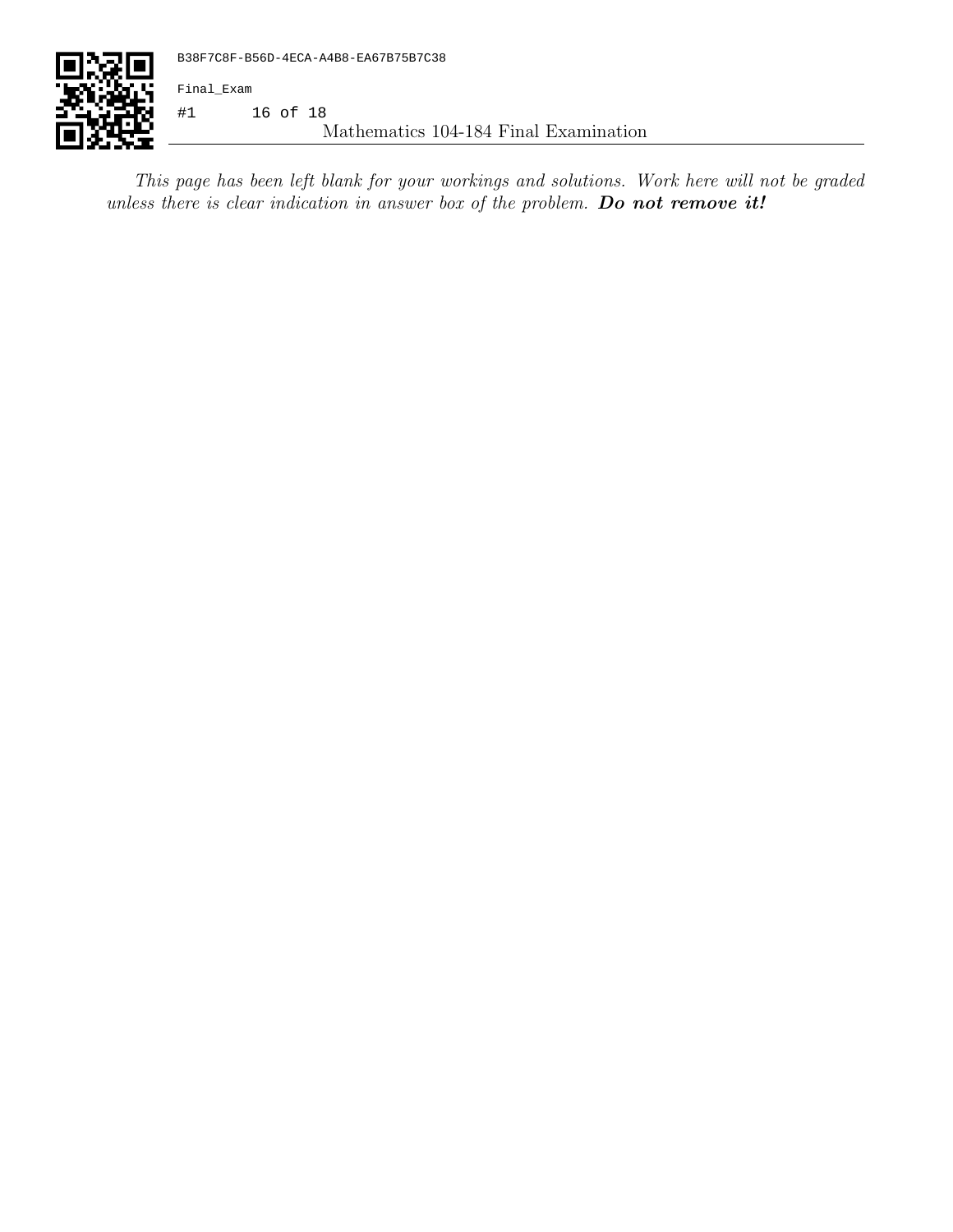Mathematics 104-184 Final Examination Final\_Exam #1 17 of 18